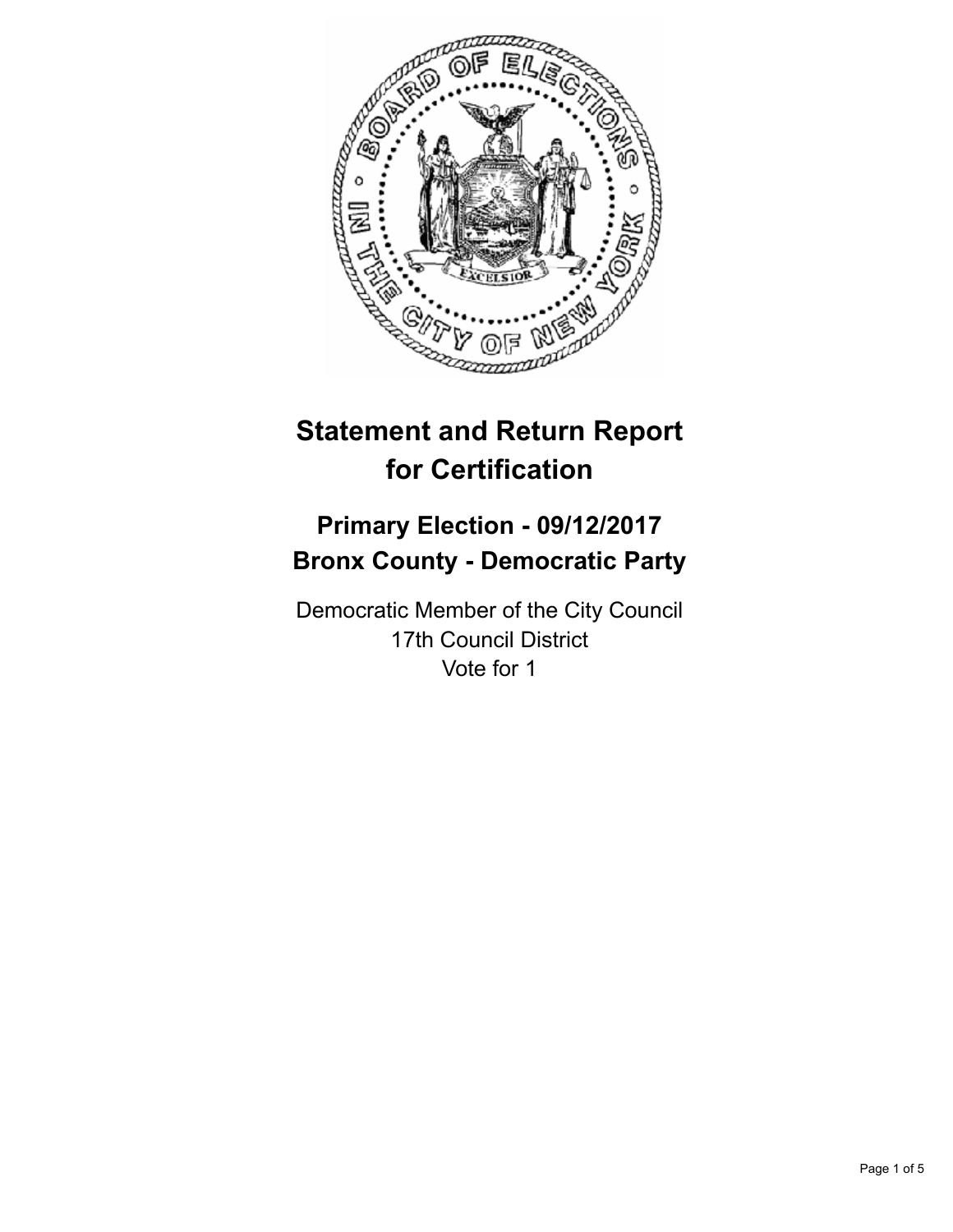

#### **Assembly District 77**

| <b>PUBLIC COUNTER</b>                                    | 23       |
|----------------------------------------------------------|----------|
| <b>MANUALLY COUNTED EMERGENCY</b>                        | 0        |
| ABSENTEE / MILITARY                                      |          |
| AFFIDAVIT                                                | 0        |
| <b>Total Ballots</b>                                     | 24       |
| Less - Inapplicable Federal/Special Presidential Ballots | $\Omega$ |
| <b>Total Applicable Ballots</b>                          | 24       |
| <b>HELEN HINES</b>                                       | 3        |
| RAFAEL SALAMANCA JR.                                     | 18       |
| <b>Total Votes</b>                                       | 21       |
| Unrecorded                                               | 3        |

### **Assembly District 79**

| <b>PUBLIC COUNTER</b>                                    | 2,513          |
|----------------------------------------------------------|----------------|
| <b>MANUALLY COUNTED EMERGENCY</b>                        | 0              |
| <b>ABSENTEE / MILITARY</b>                               | 87             |
| <b>AFFIDAVIT</b>                                         | 19             |
| <b>Total Ballots</b>                                     | 2,619          |
| Less - Inapplicable Federal/Special Presidential Ballots | 0              |
| <b>Total Applicable Ballots</b>                          | 2,619          |
| <b>HELEN HINES</b>                                       | 667            |
| RAFAEL SALAMANCA JR.                                     | 1,701          |
| DIANA AYALA (WRITE-IN)                                   | 1              |
| ELVIS L. SANTANA (WRITE-IN)                              | 1              |
| JACK ROYSTER (WRITE-IN)                                  | 1              |
| MARK GJONAJ (WRITE-IN)                                   | 1              |
| REV RUBEN DIAZ SR (WRITE-IN)                             | $\overline{2}$ |
| ROBERT RODRIGUEZ (WRITE-IN)                              | 1              |
| THELMA BRADSHAW (WRITE-IN)                               | 1              |
| UNATTRIBUTABLE WRITE-IN (WRITE-IN)                       | 1              |
| <b>Total Votes</b>                                       | 2,377          |
| Unrecorded                                               | 242            |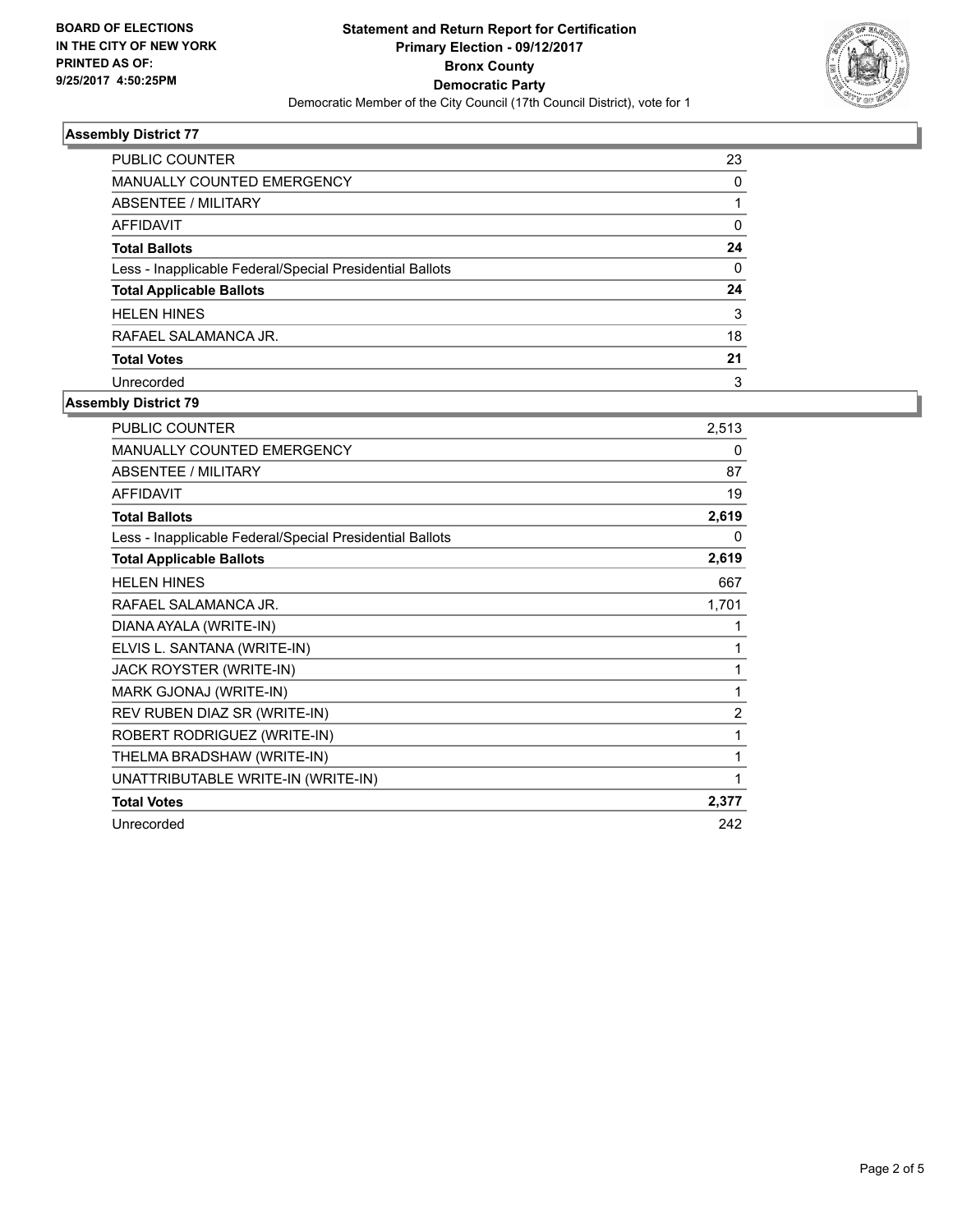

#### **Assembly District 84**

| PUBLIC COUNTER                                           | 1,314          |
|----------------------------------------------------------|----------------|
| <b>MANUALLY COUNTED EMERGENCY</b>                        | 0              |
| ABSENTEE / MILITARY                                      | 23             |
| <b>AFFIDAVIT</b>                                         | 5              |
| <b>Total Ballots</b>                                     | 1,342          |
| Less - Inapplicable Federal/Special Presidential Ballots | 0              |
| <b>Total Applicable Ballots</b>                          | 1,342          |
| <b>HELEN HINES</b>                                       | 263            |
| RAFAEL SALAMANCA JR.                                     | 888            |
| MARJORIE VELAZQUEZ (WRITE-IN)                            |                |
| MAXIMINO RIVERA (WRITE-IN)                               | 1              |
| ROBERT RODRIGUEZ (WRITE-IN)                              |                |
| UNATTRIBUTABLE WRITE-IN (WRITE-IN)                       | $\overline{2}$ |
| <b>Total Votes</b>                                       | 1,156          |
| Unrecorded                                               | 186            |

#### **Assembly District 85**

| <b>PUBLIC COUNTER</b>                                    | 2,814 |
|----------------------------------------------------------|-------|
| <b>MANUALLY COUNTED EMERGENCY</b>                        | 0     |
| ABSENTEE / MILITARY                                      | 65    |
| <b>AFFIDAVIT</b>                                         | 21    |
| <b>Total Ballots</b>                                     | 2,900 |
| Less - Inapplicable Federal/Special Presidential Ballots | 0     |
| <b>Total Applicable Ballots</b>                          | 2,900 |
| <b>HELEN HINES</b>                                       | 824   |
| RAFAEL SALAMANCA JR.                                     | 1,920 |
| AMENDA FARIOS (WRITE-IN)                                 | 1     |
| ELVIS L SANTANA (WRITE-IN)                               | 2     |
| ISABEL A FERNANDEZ (WRITE-IN)                            | 1     |
| LEIGHTON WYNTER (WRITE-IN)                               | 1     |
| MELISSA E. LOMBA (WRITE-IN)                              | 1     |
| MICHAEL BELTZER (WRITE-IN)                               | 1     |
| UNATTRIBUTABLE WRITE-IN (WRITE-IN)                       | 6     |
| <b>Total Votes</b>                                       | 2,757 |
| Unrecorded                                               | 143   |
|                                                          |       |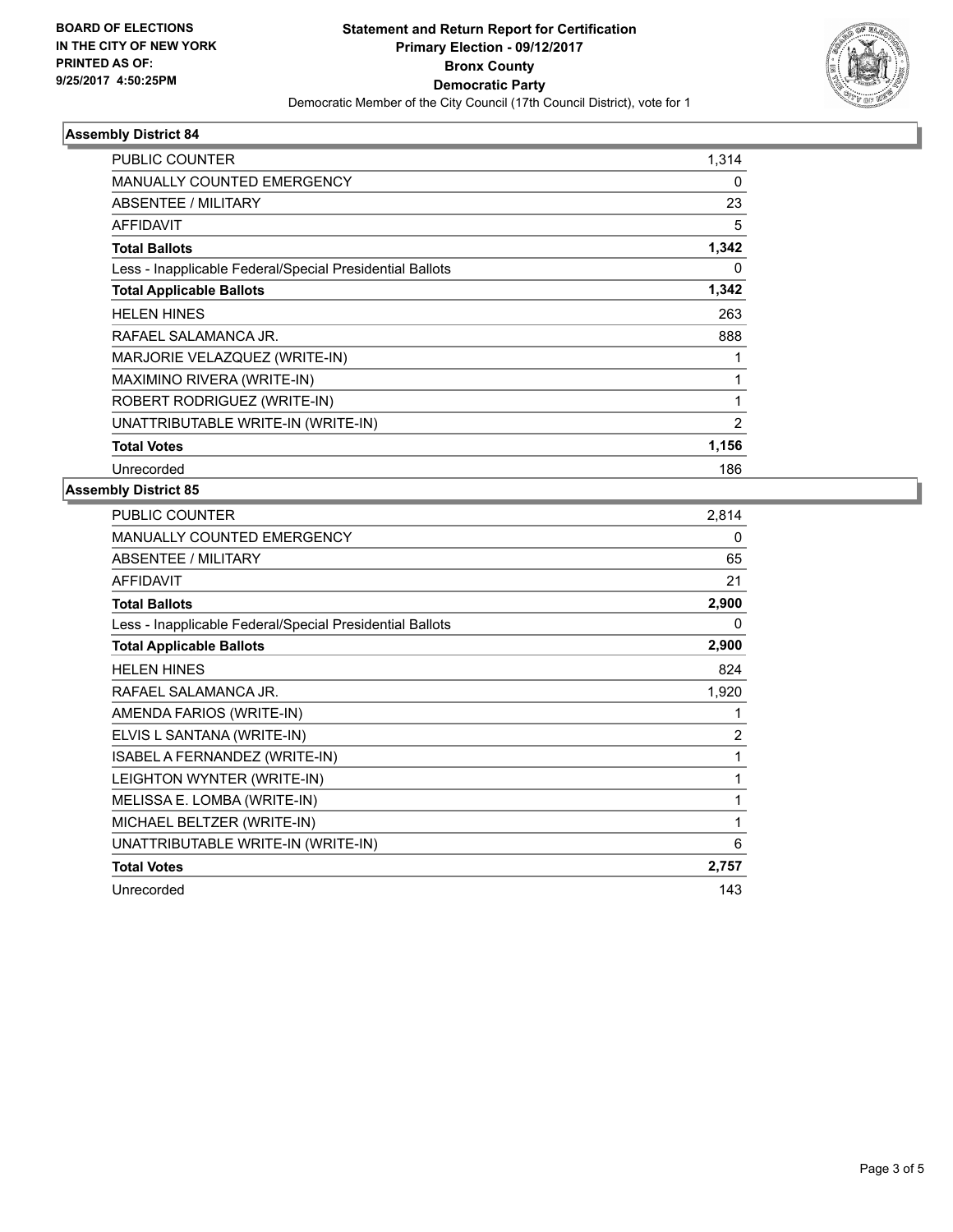

#### **Assembly District 86**

| <b>PUBLIC COUNTER</b>                                    | 3 |
|----------------------------------------------------------|---|
| <b>MANUALLY COUNTED EMERGENCY</b>                        | 0 |
| ABSENTEE / MILITARY                                      | 0 |
| AFFIDAVIT                                                | 0 |
| <b>Total Ballots</b>                                     | 3 |
| Less - Inapplicable Federal/Special Presidential Ballots | 0 |
| <b>Total Applicable Ballots</b>                          | 3 |
| <b>HELEN HINES</b>                                       |   |
| RAFAEL SALAMANCA JR.                                     |   |
| MELVIN BURGOS (WRITE-IN)                                 |   |
| <b>Total Votes</b>                                       | 3 |

#### **Assembly District 87**

| <b>PUBLIC COUNTER</b>                                    | 412 |
|----------------------------------------------------------|-----|
| <b>MANUALLY COUNTED EMERGENCY</b>                        | 0   |
| ABSENTEE / MILITARY                                      | 8   |
| <b>AFFIDAVIT</b>                                         | 2   |
| <b>Total Ballots</b>                                     | 422 |
| Less - Inapplicable Federal/Special Presidential Ballots | 0   |
| <b>Total Applicable Ballots</b>                          | 422 |
| <b>HELEN HINES</b>                                       | 77  |
| RAFAEL SALAMANCA JR.                                     | 312 |
| RITCHI TORRES (WRITE-IN)                                 |     |
| UNATTRIBUTABLE WRITE-IN (WRITE-IN)                       | 2   |
| <b>Total Votes</b>                                       | 392 |
| Unrecorded                                               | 30  |